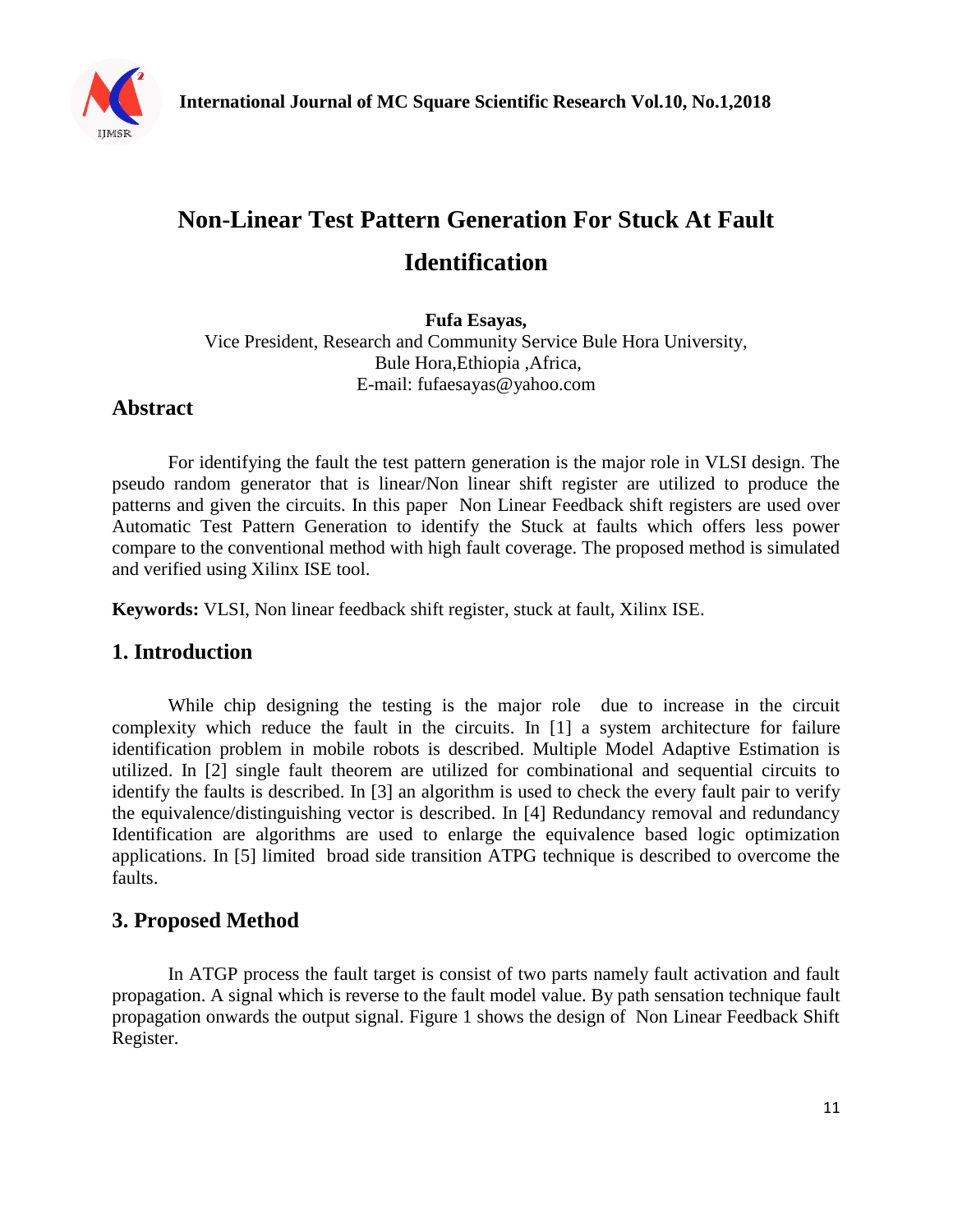





**Figure.1 Design of Non linear feedback shift register.**

The above design is made up of series of D FlipFlop and in the feedback logic AND gate attached with the XOR gate. To generate the sequence of output the primary input is the major part. After one full cycle ends the this sequence with repeat which is referred as sequence period. Without generating the sequence state shift register seed should never be zero. At the gate input, the faults are injected in to the circuits. In the input the OR gate are located to inject the stuck at 1 fault similarly AND gate is located to inject the stuck at 0 fault. In this paper the Non linear method s realized. For every circuit the nonlinear method is structures on the basis of the number of inputs. Higher pattern number is produced on the basis of the primary selection seed is done.

### **5. Results and Discussion**

The proposed design is implemented in Xilinx ISE tool. The simulation is implemented for benchmark circuits ISCAS'89. Figure 2 shows the simulation result for the circuit without fault and figure 3 shows the simulation result with fault injected circuit.

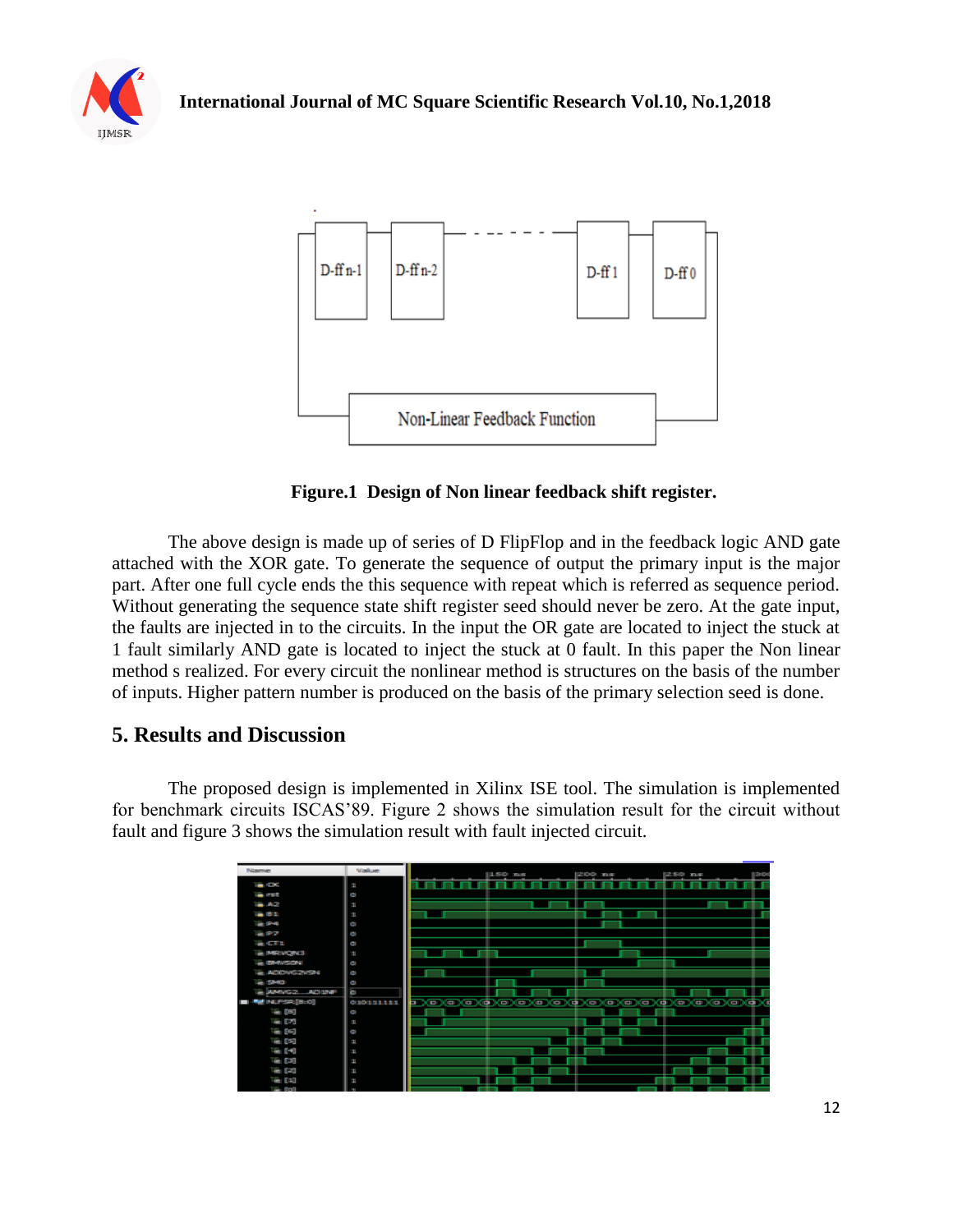



#### **Figure.1 simulation result without fault in the circuit**

#### **Figure.2 Simulation result with fault injected in the circuit**

The above figure shows that the fault injected input does not vary on the values I remains stuck at 1 or 0.Figure 3 shows the performance analysis of the before and after fault injection in the circuit. Before injecting the fault the circuit occupies 5.47 µw power and after the injection of fault the power is 18.69µw.



**Figure. 4 Performance analysis of power for before and after fault injection**

Figure 4 shows the performance analysis of the Linear Feedback shift register and Non linear feedback shift register. In this the total power occupied for the linear method is 5.47 µw and for the non linear provides 0.098µw.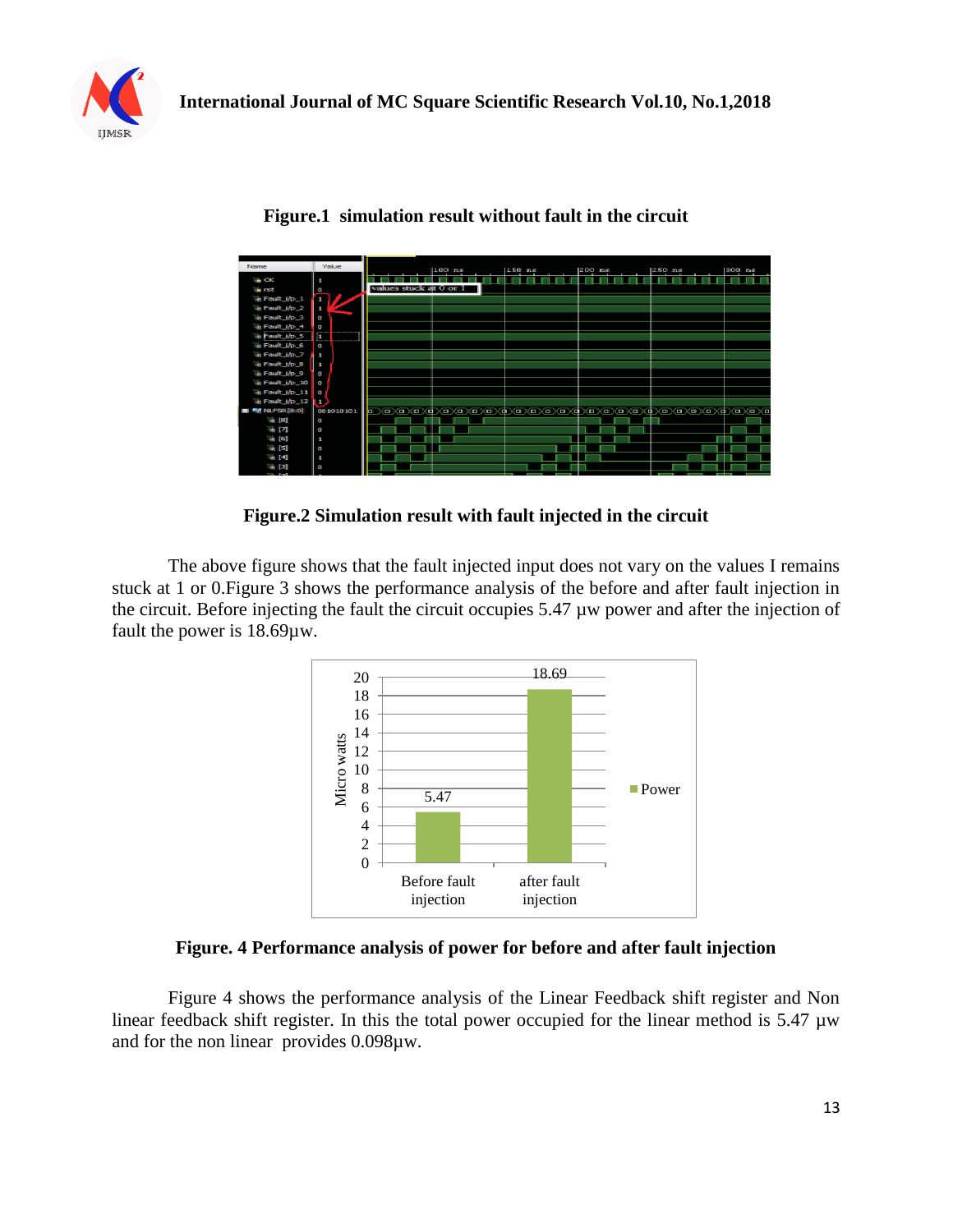



### **Figure.4 Performance analysis of the 4-bit Linear shift feedback register and Non linear Feedback shift register.**

## **6. Conclusion**

In this paper the Non Linear feedback shift register test pattern generation are used to identify the stuck at fault. This method is implemented using Xilinx ISE tool. Compare to the 4 bit linear method the nonlinear method offers 98.07% less power.

### **References**

1. Roumeliotis SI, Sukhatme GS, Bekey GA. Sensor fault detection and identification in a mobile robot. InProceedings. 1998 IEEE/RSJ International Conference on Intelligent Robots and Systems. Innovations in Theory, Practice and Applications (Cat. No. 98CH36190) 1998 Oct 17 (Vol. 3, pp. 1383-1388). IEEE.

2. Agrawal VD, Chakradhar ST. Combinational ATPG theorems for identifying untestable faults in sequential circuits. IEEE Transactions on Computer-Aided Design of Integrated Circuits and Systems. 1995 Sep;14(9):1155-60.

3.Veneris A, Chang R, Abadir MS, Amiri M. Fault equivalence and diagnostic test generation using ATPG. In2004 IEEE International Symposium on Circuits and Systems (IEEE Cat. No. 04CH37512) 2004 May 23 (Vol. 5, pp. V-V). IEEE.

4.Jacoby R, Moceyunas P, Cho H, Hachtel G. New ATPG techniques for logic optimization. In1989 IEEE International Conference on Computer-Aided Design. Digest of Technical Papers 1989 Nov 5 (pp. 548-551). IEEE.